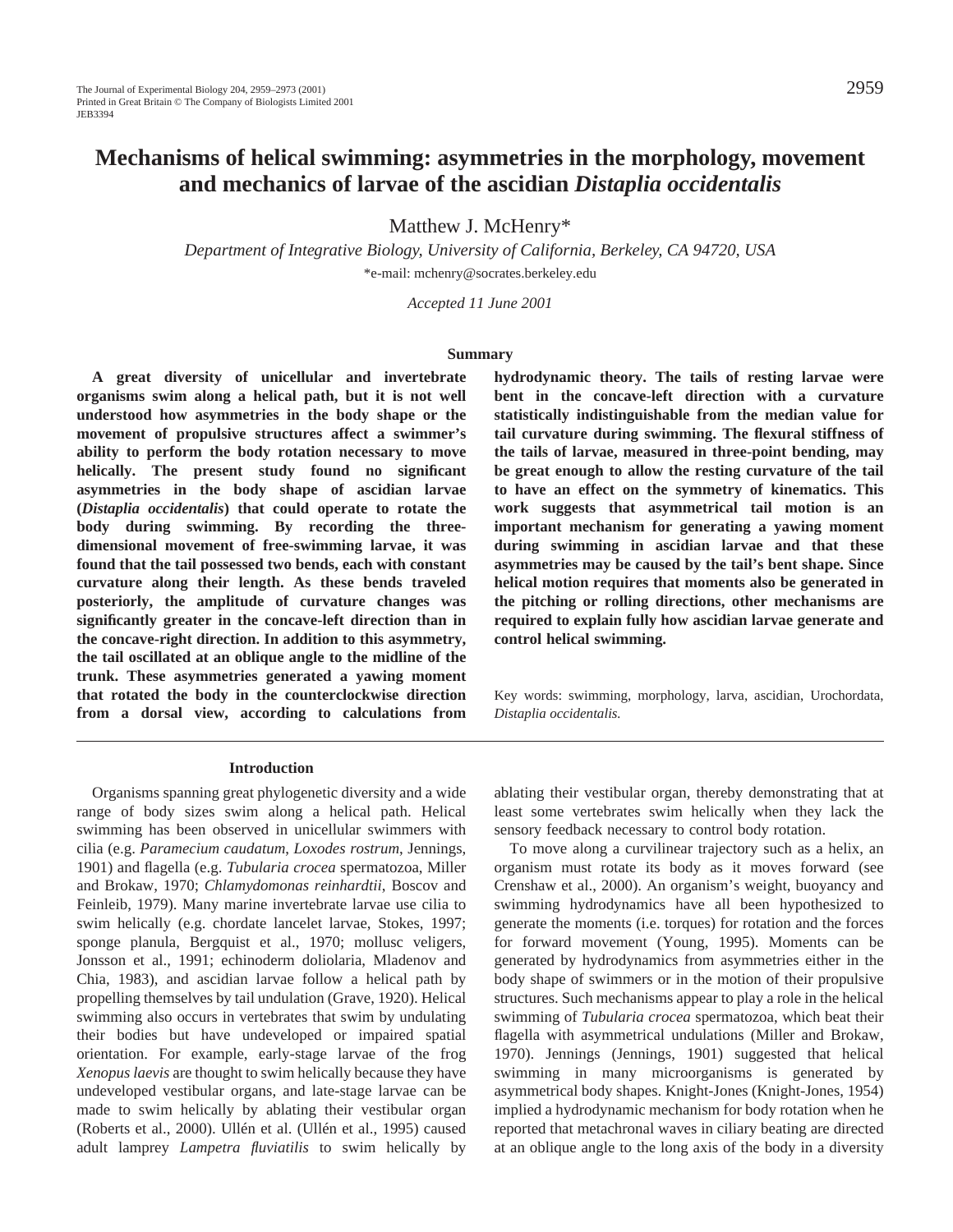of metazoans that swim helically. Although these studies suggest a variety of mechanisms for helical swimming, two fundamental questions remain untested: (i) do morphological and kinematic asymmetries generate moments that act to rotate the body during helical swimming, and (ii) how are kinematic asymmetries generated?

The present study addresses these questions by testing hypotheses about the mechanics of helical swimming in ascidian larvae. Swimming plays a brief but important role in the ecology of this relatively large group of urochordates (ascidians include around 3000 species; Jeffery, 1997). Larvae disperse in the ocean for a duration ranging from a few minutes (e.g. *Botrylloides* sp., Worcester, 1994) to 10 days (e.g. *Ascidia mentula*, Svane, 1984) and do not feed. After this dispersal phase, larvae metamorphose into a sessile juvenile form. Therefore, helical swimming in the larval phase is the only opportunity for locomotion in the life cycle of an individual.

Both morphological and kinematic asymmetries have been hypothesized to enable ascidian larvae to swim along a helical trajectory. Grave (Grave, 1920) suggested that the subtle depression on the left side of the trunk of *Aplidium constellatum* larvae contributes to the generation of their right-handed (i.e. clockwise when viewed from the rear) helical trajectory. The tail fin of *Aplidium constellaum* is thought to twist during swimming undulations and thereby cause the body to rotate (Mast, 1921). The tail of many species has been observed to bend to one side of the body when at rest (Berrill, 1950). If the flexural stiffness of the larval tail is substantial, then this asymmetry in shape could cause an asymmetry in motion that may help to rotate the body. Furthermore, if the tail stiffness resists tail bending more in one direction than the other, then further kinematic asymmetry should result.

Ascidian larvae are well suited for this investigation because their tail motion when freely swimming is easier to observe than the patterns of movement by the fields of cilia used by many other helical swimmers (e.g. bivalve veligers, Jonsson et al., 1991; ciliated metazoans, Knight-Jones, 1954; microorganisms, Jennings, 1901). The study species, *Distaplia occidentalis*, is abundant in Northern California, USA, and is reproductively active for a long period during the summer and autumn. The larvae of *Distaplia occidentali*s possess a visibly dark ocellus and a light trunk, which makes it possible to measure the body orientation in three dimensions from video sequences. Furthermore, larvae of *D. occidentalis* are relatively large (mean body length 3.50 mm), so tail stiffness could be measured more easily than in smaller larvae.

By measuring the body shape of resting larvae, the flexural stiffness of the tail and the motion of the body during swimming, I tested the following hypotheses: (i) that the trunk and tail fin possess morphological asymmetries; (ii) that the tail undulates with an asymmetrical kinematic pattern; (iii) that the flexural stiffness provides greater resistance to deflection in one direction than the other; and (iv) that kinematic asymmetries generate moments that act to rotate the body.

### **Materials and methods**

In the months of August and September in 1999, *Distaplia occidentali*s (Bancroft) were collected from floating docks at the Spud Point Marina in Bodega Bay, CA, USA, in water that was between 11 and 16 °C. Colonies were transported within 2 h to a cold room at the University of California, Berkeley, CA, USA, where they were held at temperatures between 13 and 17 °C. To stimulate release of larvae, colonies were exposed to bright artificial light after being kept in darkness overnight (Cloney, 1987). Released larvae were placed in an aquarium that was cooled with a water bath at 15 °C. Within 2 h of release, one of three experiments was conducted on an individual larva. A larva was (i) videotaped while swimming, (ii) photographed while resting or (iii) used for measurements of tail flexural stiffness. All experiments were conducted within 4 days of collection of the adult colony.

#### *Morphometrics*

Digital still images of resting larvae from dorsal and lateral views were captured by computer (7100/80 PowerPC Macintosh with Rasterops 24XLTV frame grabber) using a video camera (Sony, DXC-151A) mounted on a dissecting microscope (Nikon, SMZ-10A). Images of the body shape were measured using NIH Image software (version 1.62) on an Apple Macintosh G3 computer. These images had a spatial resolution of 640×480 pixels, with each pixel representing a square with sides measuring approximately  $7 \mu m$ .

All morphometric measurements were made relative to the body's midline. In the trunk, this midline was defined as the axis running through the center of intersection of the trunk with the tail and the center of the three adhesive papillae at the anterior end of the trunk (Fig. 1). To test for dorso-ventral morphological asymmetries, the distance between the dorsal margin of the trunk and the midline was compared with the distance between the ventral margin and the midline at 20 equally spaced longitudinal positions. At each of these trunk positions, the distance between the right margin of the trunk and the midline was compared with the distance between the left margin and the midline as a measure of bilateral symmetry (Fig. 2).

The larval tail is composed of a cellular portion, containing the notochord, muscle and nerve cells, and the extracellular tail fin made of tunic tissue (Burighel and Cloney, 1997). The midline of the tail at each longitudinal position was centered between the left, right, dorsal and ventral margins of the cellular region. To test for dorso-ventral asymmetries in the tail fin, the distance from the midline to the dorsal margin was compared with the distance from the midline to the ventral margin at 10 equally spaced longitudinal positions.

The curvature of the tail of resting larvae was measured to determine whether larvae are consistently bent towards the same side of the body. Resting curvature was measured as the mean value of discrete measures of curvature (see Fig. 1B) at all tail positions. The present study considers the side of the tail with the nerve cord to be in the dorsal direction (as in Burighel and Cloney, 1997) for the trunk and tail (this is not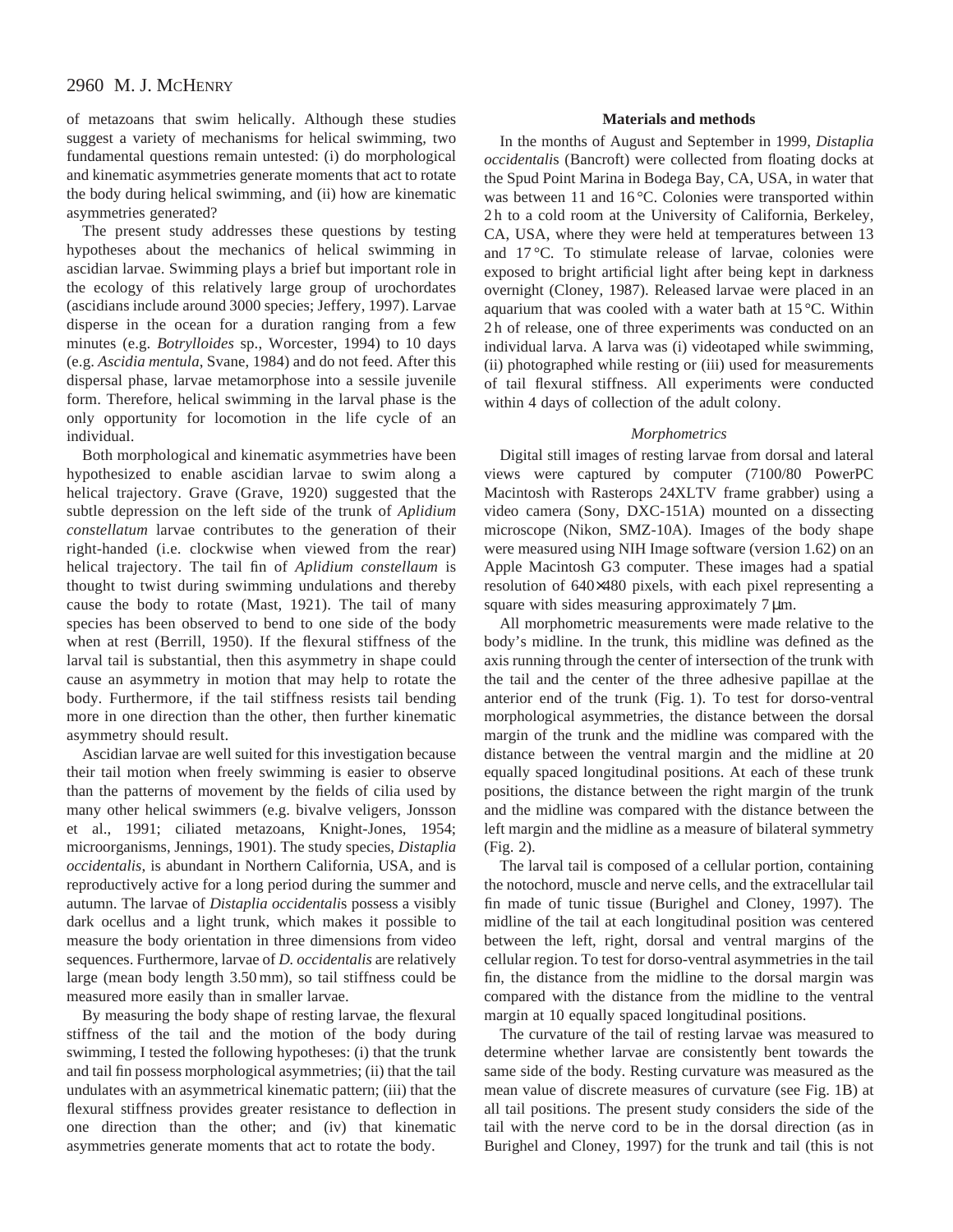always the convention for ascidian larvae; e.g. Cavey and Cloney, 1972).

### *Kinematics*

Swimming larvae were filmed simultaneously with two digital high-speed video cameras recording at 500 frames s−<sup>1</sup> (Redlake PCI Mono/100S Motionscope, 320×280 pixels per camera, each equipped with a 50 mm macro lens (in the arrangement described by Crenshaw, 1991). The cameras were directed in perpendicular directions and both were focused on a small volume  $(1 \text{ cm}^3)$  of water in the center of an aquarium (3 cm×3 cm×6 cm). Larvae were illuminated from the side with two fiber-optic lamps (Cole Parmer 9741-50). The aquarium was built with a separate outer chamber into which chilled water flowed from a water bath equipped with a thermostat (VWR Scientific, 1166) to maintain a water temperature of approximately 15 °C. Larvae generally swam in the vertical direction and passively sank to the bottom of the tank when resting. As in most species of ascidian larvae, swimming could be stimulated by briefly dimming the illuminators (the 'shadow response'; Grave, 1941). Once initiated, swimming behavior continued with the lights on and ceased after larvae arrived at the water's surface.

A



Fig. 1. Typical shape of the resting larval body. (A) Silhouettes of lateral and dorsal views of a larva, traced from video images. The tail fin is shown in white. The concave-left bend in the tail of this individual can be seen from the dorsal view. (B) The midline measured from the dorsal view of the same individual. Trunk angle (θ) is the angle between the trunk's midline and the first anterior segment of the tail. Curvature for a tail segment  $(\kappa)$  is equal to the angular flexion, ∆φ, between the neighboring segments, divided by the length of the segment, ∆*s* (Thomas and Finney, 1980).

# *Helical swimming in ascidian larvae* 2961

The three-dimensional swimming movements of the trunk and tail were acquired and analyzed with custom-designed computer programs. Since the trunk was assumed to be rigid, its motion was described by changes in the position of a point in the center of the three anterior papillae and a second point at the intersection of the trunk and tail (Fig. 1B). The coordinates of both points were manually selected with an Apple PowerMac G3 with NIH Image software (version 1.62). Using the same procedure, the movement of the ocellus was tracked to later reconstruct the body axes in the analysis stage. Since larvae were the brightest figures (i.e. the pixels with the lowest values) in the video frames, the silhouette of the tail could be traced automatically. The midline of the tail was found by 'dissolving' its silhouette (see Russ, 1999) to a line with a width of 1 pixel with a custom-designed macro in NIH Image. A second macro found between 5 and 20 coordinate pairs (*X* and *Z*) along the midline's length in one video frame, then referred to the corresponding video frame recorded by the other camera to find matching coordinates in the third dimension (*Y*). This acquisition of three-dimensional coordinates was completed for every frame of video for a period of approximately 1 s (500 video frames) in sequences in which larvae appeared to swim vertically along a straight helical trajectory.

The tail kinematics were analyzed in four stages: (i) the coordinates of unequal number and spacing in the camera's frame of reference were transformed into 20 evenly spaced points in the frame of reference of the body, (ii) the shape of the midline of the tail was described using the angle between the trunk and the tail (trunk angle) and a curvature function for each instant of time, (iii) changes in tail midline shape and trunk angle with time were described and (iv) asymmetries in this kinematic pattern were tested. These four stages are described below in detail.

# *Stage 1: transforming midline coordinates into evenly spaced points in the body's frame of reference*

The first stage in the kinematic analysis transformed the variable number of coordinates describing the tail midline (described above) into 20 evenly spaced points for each instant of time. Programs for this analysis were written with Matlab software (version 5.2, Mathworks). The positions of points along the length of the tail were calculated by measuring the sum of the distances between points. To describe the relationships between tail position and each of the three spatial dimensions with a continuous expression, coefficients describing a fifth-order polynomial were found by leastsquares approximation for each spatial dimension. Polynomials of the fifth order were the lowest order that described the shape of the tail well. Equidistant coordinate points were found by solving these functions for 20 tail positions at equal intervals. The result was a description of 19 tail segments of equal length in three-dimensional space. To ensure against operator error and smoothing errors, twodimensional projections of these coordinates were plotted back on the original video frames for verification. Swimming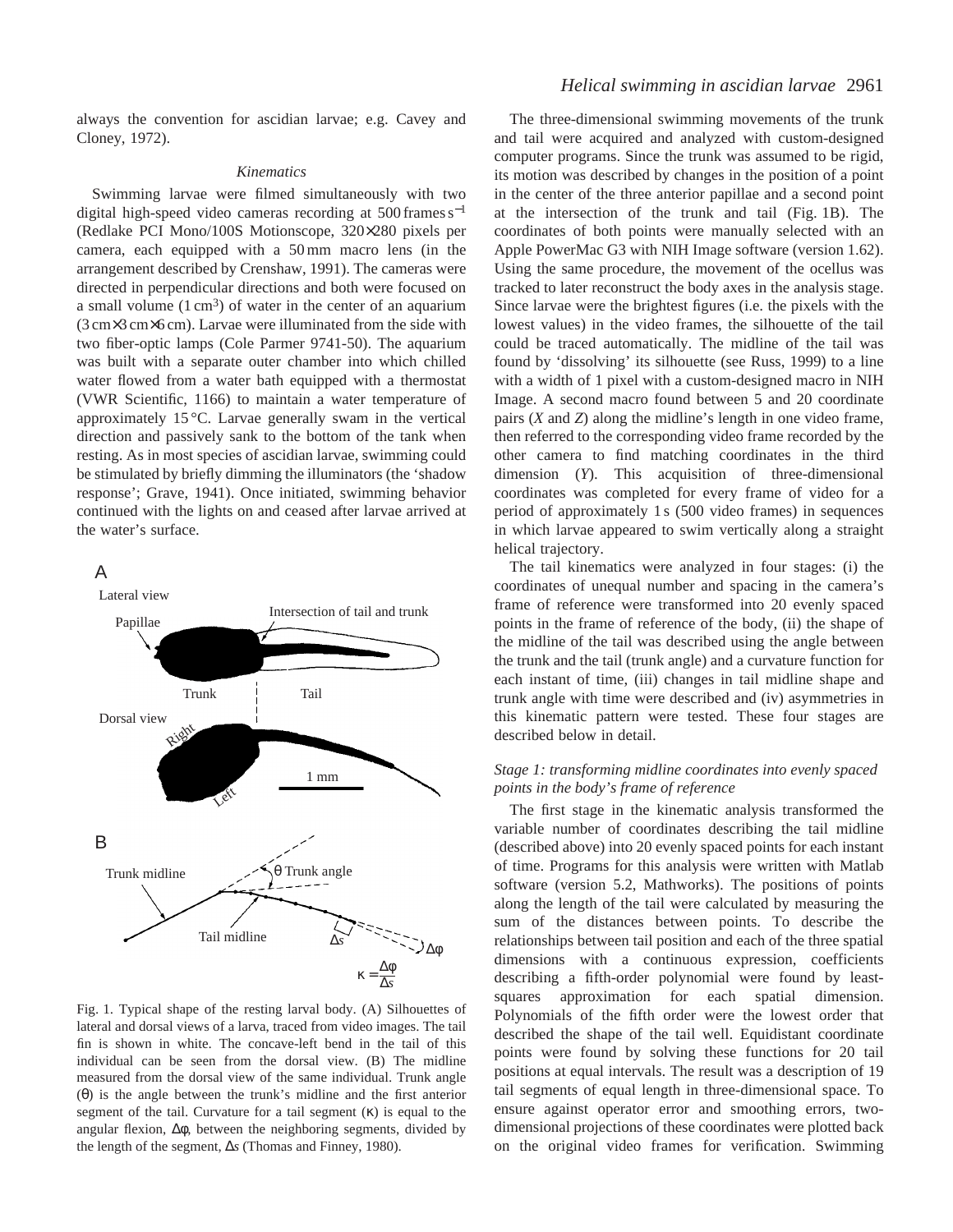

Fig. 2. The symmetry of larval tails and trunks. All measurements are relative to the midline axis and are expressed in terms of body length (see Materials and methods). The lower plots in A and B give the mean values for the surface of the trunk and tail (vertical dashes). Dotted lines connect body positions along the longitudinal axis from the lower image with their corresponding position in the box plot data shown above. The upper plots show the median and quartiles of data on opposite sides of the midline (*N*=18). (A) In the lower graph, the average shape of the larval body from a dorsal view is traced with vertical tick marks. The thickness of the cellular portion of the tail is visible in the tail region. The distance between the midline and the left margin is statistically indistinguishable from the distance between the midline and the right margin at all antero-posterior positions. (B) In the lower graph, the shape of the average larva as viewed from a lateral perspective is traced with vertical tick marks. In the tail region, the profile of the tail fin is traced. No significant differences were found between the distances of the dorsal (filled columns) and ventral (open columns) margins from the midline at any position along the length of the body.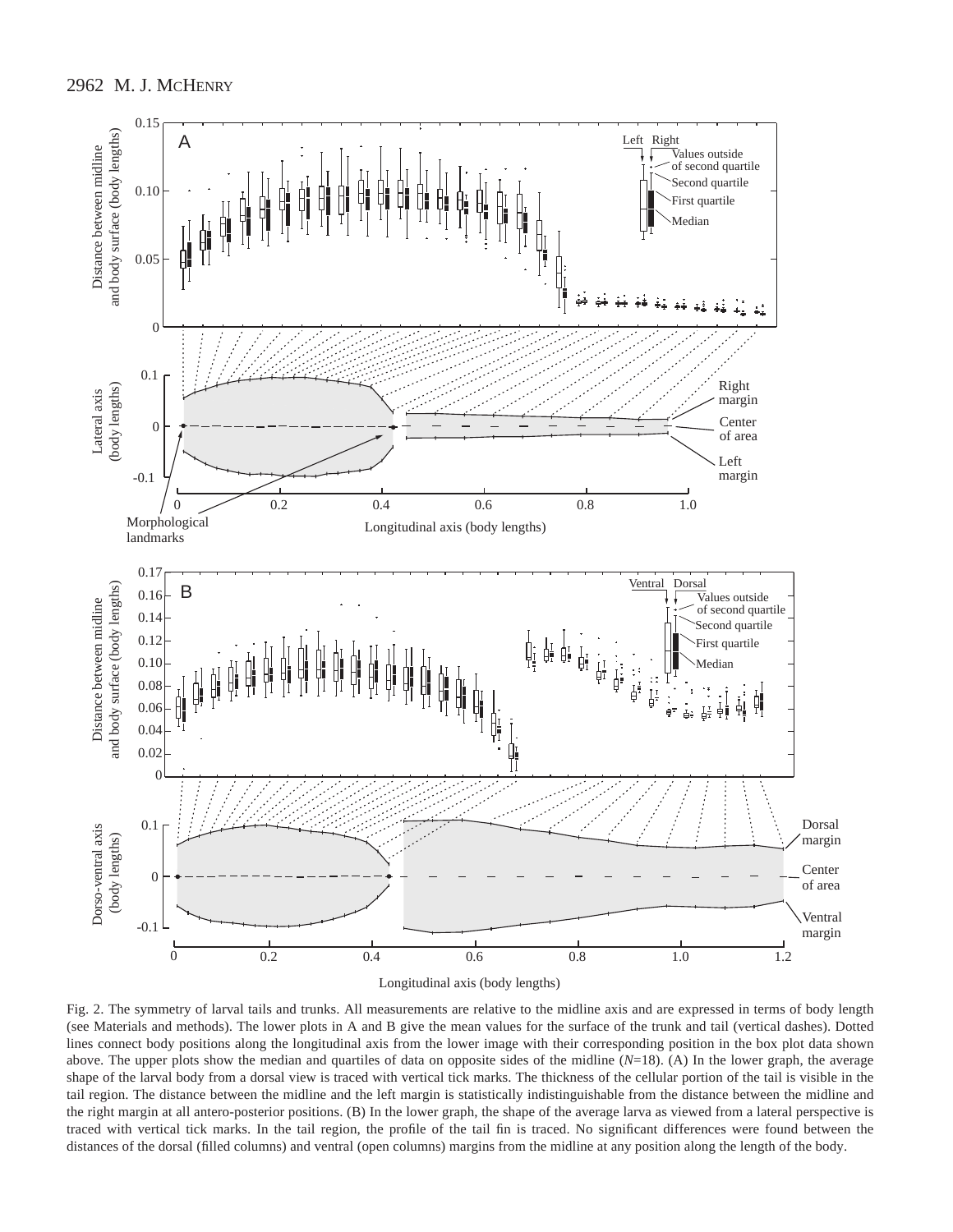sequences were discarded if coordinate points were not aligned with the midline of the body. This criterion combined with the relatively brief duration that individuals remained within view of both cameras restricted the analysis to a single tail-beat cycle per individual.

Using methodology described by Craig (Craig, 1989), the body's frame of reference was defined for larvae using the three coordinate points describing the trunk's position. The origin of the body's coordinate system was defined as the intersection point between the tail and trunk, and the anterioposterior axis was defined by the line between this point and the center of the papillae at the anterior end of the trunk. Using the position of the ocellus within the trunk measured in resting individuals, the lateral and dorso-ventral axes were reconstructed. Tail coordinates in the camera's frame of reference were then transformed into coordinates relative to the body's frame of reference.

### *Stage 2: describing tail midline shape*

By observing the swimming of ascidian larvae, it was apparent that conventional methods for kinematic description would not suffice. The classical kinematic analyses for fish swimming (e.g. Lighthill, 1975; Webb et al., 1984) were insufficient because (i) no simple axis of progression (e.g. the straight path of a swimming fish; McHenry et al., 1995) exists for swimmers following a three-dimensional curvilinear trajectory, (ii) the curvature of the tail was so great that it could not be described by a function with a single independent variable in Cartesian space and (iii) symmetrical kinematics could not be assumed. Therefore, coordinates describing tail shape in single video frames were described by the angle between the trunk and the tail (trunk angle) and curvature  $(\kappa)$  as a function of tail position. For these measurements, the discrete form of curvature was used (see Fig. 1B).

Brokaw (Brokaw, 1965) found that the shape of the flagellum of bull spermatozoa during swimming was better described by a series of adjoining semi-circles than by conventional kinematic equations (e.g. Gray and Hancock, 1955). As is characteristic of circles, these semi-circular portions of the tail were constant in curvature along their length. The tail shape of *D. occidentalis* may also be described by bends of constant curvature, one bent to the right and another bent to the left of the body (Fig. 3A,C,E). Therefore, tail shape at a single instant of time may be described by one concave-left curvature  $(\kappa_{CL})$ , one concave-right curvature (κCR) and the position along the body's length (*s*) where the semi-circles intersect, which is the inflection point (*s*i). The following equation shows how curvature varies as a function of tail position:

$$
\kappa(s,t) = \begin{cases} \kappa_{\text{CR}} & \text{for } (s < s_i \text{ and } t < \frac{1}{2}) \text{ or } (s > s_i \text{ and } t > \frac{1}{2})\\ \kappa_{\text{CL}} & \text{for } (s > s_i \text{ and } t < \frac{1}{2}) \text{ or } (s < s_i \text{ and } t > \frac{1}{2}) \end{cases} \tag{1}
$$

This expression means that, in the first half of a tail beat ( $t$ <0.5), tail curvature,  $\kappa(s,t)$ , anterior to the inflection point

 $(s \leq s_i)$  is equal to  $\kappa_{CR}$ , but is equal to  $\kappa_{CL}$  posterior to the inflection point  $(s > s_i)$ . In the second half of the tail beat ( $t > 0.5$ ), tail curvature equals  $\kappa_{CL}$  anterior to ( $s < s<sub>i</sub>$ ) and  $\kappa_{CR}$ posterior to (*s*>*s*i) the inflection point. This pattern of curvature is illustrated for two instants of time in Fig. 3, in which concave-right curvatures are positive in sign and concave-left curvatures are negative. Trunk angle (θ), a variable that completed the description of body shape, is the angle between the trunk's midline and the first anterior segment of the tail (Fig. 1B).

The following equations were used to translate the midline shape variables  $(\theta, \kappa_{CL}, \kappa_{CR} \text{ and } s_i)$  into a series of coordinate points that could be compared with the data:

$$
x_{n} = \Delta s \cos \theta + \sum_{i=2}^{n} \Delta s \cos[\Delta s \kappa(s_{i})], \qquad (2)
$$

$$
y_{n} = \Delta s \sin \theta + \sum_{i=2}^{n} \Delta s \sin[\Delta s \kappa(s_{i})],
$$
 (3)

where ∆*s* is tail segment length and *n* is the tail segment number. These equations calculate the position of the posterior end of segment *n*. These relationships show that the position of the end of the first tail segment (*n*=1) is dependent on the trunk angle θ. The curvature at the intersection of each segment pair (*s*n) affects the position of all segments posterior to it. By trial and error, values for  $\theta$ , then anterior curvature ( $\kappa_{CL}$  or  $\kappa_{CR}$ ), then the inflection point  $(s_i)$  and then posterior curvature  $(\kappa_{CL} \text{ or } \kappa_{CR})$  were selected on the basis of the visual closeness of fit between the curve that they described and the data. Fig. 3 illustrates the midline data and the curves that describe their shape.

# *Stage 3: measuring shape changes over time*

After determining values for the midline shape variables  $(\theta, \theta)$ κCL, κCR and *s*i) for each instant in time at 2 ms intervals, the next objective was to describe how these variables changed with time. An equation describing how each variable changed with time was created (see Results), and the values for parameters in these equations were found using a non-linear least-squares algorithm (Matlab version 5.2, Mathworks). Although the exact form of these equations could not be predicted, their parameters were apparent from qualitative observation of the swimming motion. The inflection point *s*i was expected to travel down the tail at some wave speed ε. Trunk angle θ appeared to vary periodically with time and was therefore expected to oscillate above and below a value β with an amplitude equal to  $\alpha_{\theta}$ . Since tail curvature has been shown to oscillate with time in swimming fish (e.g. Katz and Shadwick, 1998), it was expected that the amplitude of changes in concave-left curvature  $(\alpha_{CL})$  and concave-right curvature  $(\alpha_{CR})$  could be measured.

#### *Stage 4: testing for kinematic asymmetries*

Asymmetries in undulatory motion were described by how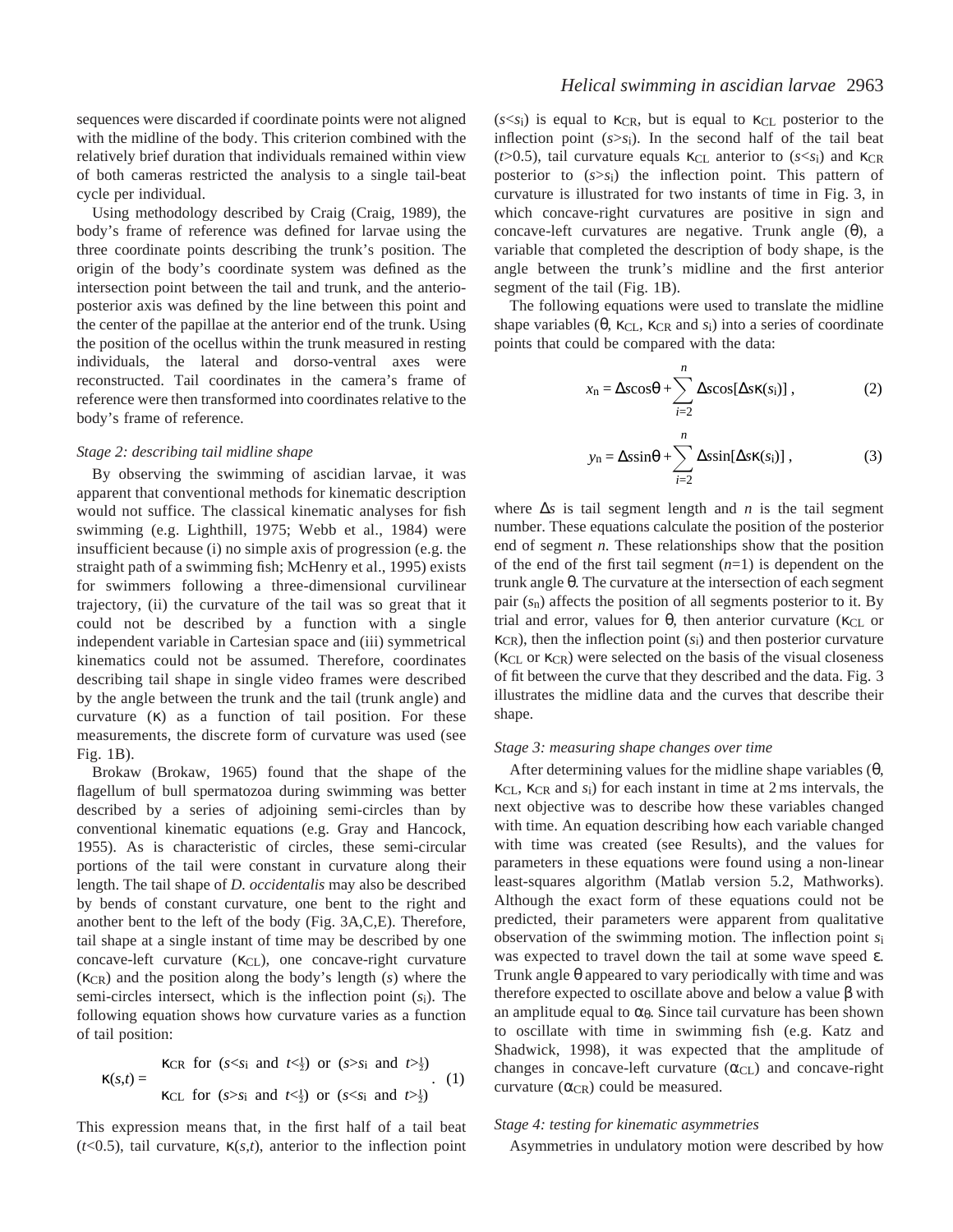



Fig. 3. Typical changes in tail midline shape during a tail beat illustrated by one individual. On the left are coordinates for the midline taken from a dorsal view and the curves that approximate their shape. The numbers at the end of the curves specify the corresponding time (*t*) in terms of the tail-beat cycle. The curvature profiles corresponding to these curves are shown on the right.  $(A,B)$   $t=0.03$  tail-beat cycles (shown in black), is within the first half of the tail beat  $(t<0.5)$  and tail motion is directed towards the right side of the body. At this moment, the section of the tail anterior to the inflection point (*s*<*s*<sub>i</sub>) bends concave-right with a curvature equal to κ<sub>CR</sub>, and positions posterior to the inflection point (*s*>*s*<sub>i</sub>) are bent concave-left with a curvature of κ<sub>CL</sub>. *t*=0.57 tail-beat cycles (shown in red) is within the second half of the tail beat (*t*>0.5), and the tail is moving towards the left side of the body. Tail curvature is equal to κc<sub>L</sub> anterior to the inflection point (*s*<*s*<sub>i</sub>) and to κc<sub>R</sub> posterior to the inflection point (*s*>*s*i). (C,D) Tail motion shown at 4 ms intervals (roughly 0.03 tail-beat cycles) for the first half of a tail beat (*t*<0.5), when the tail is moving towards the right side of the body. Note that the magnitude of curvature in both directions ( $\kappa_{CL}$  and  $\kappa_{CR}$ ) changes with time. (E,F) The motion during the left-directed, second half of the tail beat ( $t$ >0.5) shown at 4 ms intervals. Again, curvature in both directions varies with time.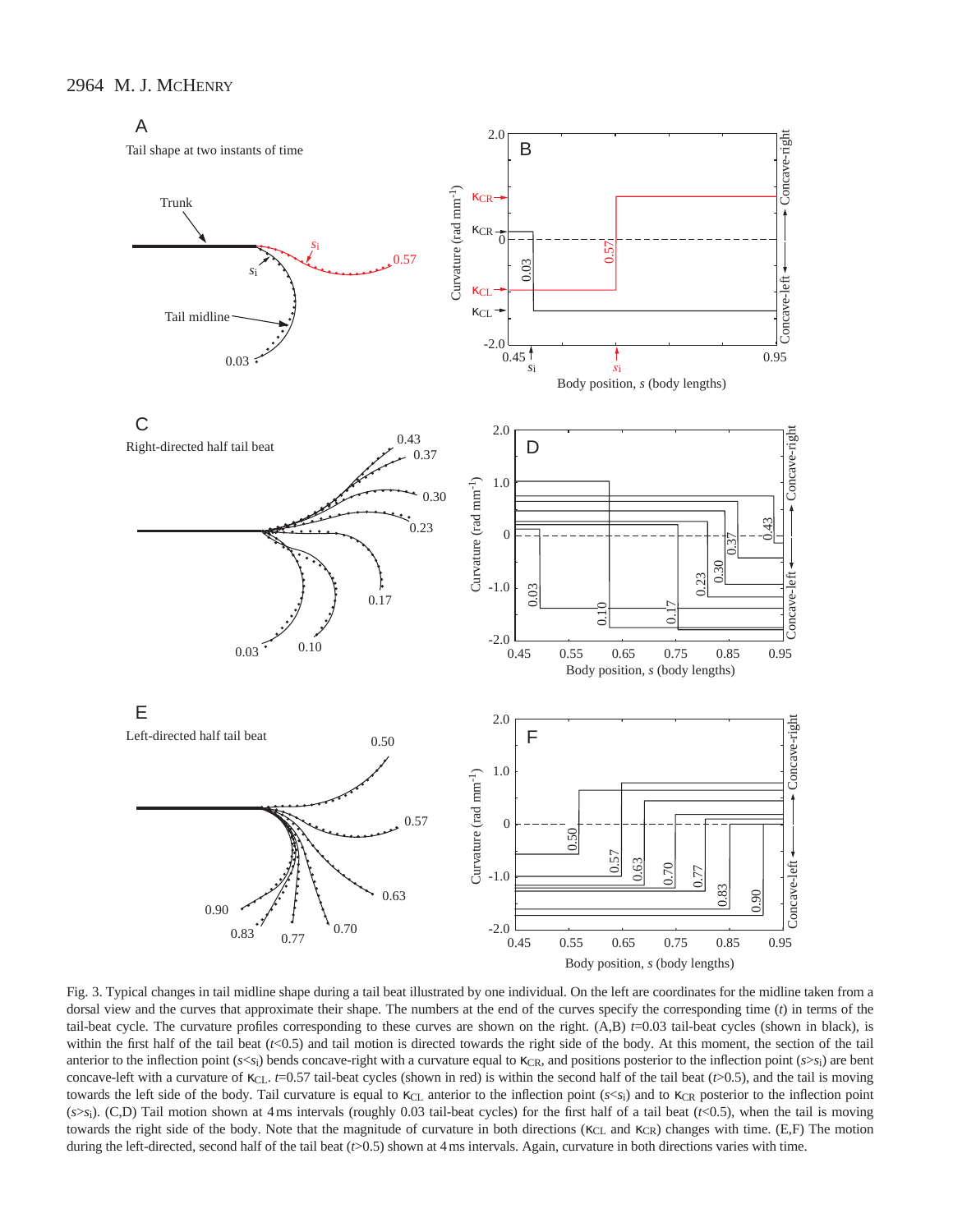each of the variables describing midline shape  $(\theta, \kappa_{CL}, \kappa_{CR})$  and *s*i) changed with time. Three sources of asymmetry were hypothesized and tested (see below). (i) As observed in the turning maneuvers of the eel *Anguilla rostrata* (Gray, 1933), the speed with which waves travel down the tail may vary with time. Wave speed ε was hypothesized to be different between the first and second halves of the tail-beat cycle. (ii) An asymmetry would also result if the trunk angle oscillated around a non-zero baseline value (β). (iii) Unequal values for the amplitude of curvature changes between the concave-left  $(\alpha_{CL})$  and concave-right  $(\alpha_{CR})$  sides should also cause asymmetry.

### *Tail bending stiffness*

To address whether tails resist deflection more in one direction than the other, three-point bending tests were conducted using the general approach taken by Adams et al. (Adams et al., 1990) for *Xenopus laevis* embryonic notochords. A beam of known stiffness was pushed against the lateral surface of the tail to place it in bending. This beam, which was composed of silver, was  $5 \text{ cm}$  in length and  $100 \mu \text{m}$  in diameter. The two static points held in opposition to the beam were placed 0.4 mm apart. All lateral deflections of both the silver beam and the portion of tail in bending were kept below 10 % of their length in order not to violate the assumptions of lowdeflection beam theory. This theory uses the following equation to calculate flexural stiffness from a three-point bending test (Adams et al., 1990):

$$
EI = \frac{Fl^3}{48\delta} \,,\tag{4}
$$

where *EI* is the flexural stiffness, *F* is the force that the tip of the silver beam exerted on the tail, *l* is the length of the portion of the tail between the two supports and  $\delta$  is the lateral deflection of the tail resulting from the load.

#### *Hydrodynamic model*

Kinematics and morphometrics alone can only provide qualitative hypotheses for their effect on the mechanics of swimming. The hydrodynamic model of Jordan (Jordan, 1992) was used to calculate a quantitative prediction of the turning moments generated by the kinematics and morphometrics measured for *D. occidentalis*. This model is appropriate for the size and swimming speed range of ascidian larvae, where both viscous and inertial forces are important to their hydrodynamics. Reynolds number (*Re*) represents the ratio of inertial to viscous forces and it is calculated as:

$$
Re = \frac{UL}{v},\tag{5}
$$

where *U* is the swimming speed, *L* is a characteristic length (taken as the distance between the anterior margin of the trunk and the posterior margin of the tail) and  $\nu$  is the kinematic viscosity. The mean ±1 S.D. *Re* calculated for *D. occidentalis* larvae was 92.9±20 (*N*=11; see Table 1).

# *Helical swimming in ascidian larvae* 2965

Jordan (Jordan, 1992) modeled the hydrodynamic forces generated by swimming at intermediate Reynolds' numbers (1<*Re*<1000) by body undulation for the chaetognath *Sagitta elegans*. According to this blade-element model, the force acting on a segment of the tail is the vector sum of the acceleration reaction (i.e. 'reactive forces', *F*reactive), and the quasi-steady forces acting normal and tangential to the segment (i.e. 'resistive forces', *F*resistive). The following equations were used to calculate the instantaneous force  $(F_{total})$  acting on a tail segment:

$$
F_{\text{total}} = F_{\text{resistive}} + F_{\text{reactive}},\tag{6}
$$

$$
F_{\text{resistive}} = \frac{1}{2} \rho A (C_{\text{n}} V_{\text{n}}^2 \hat{\mathbf{n}} + C_{\text{t}} V_{\text{t}}^2 \hat{\mathbf{t}}) , \qquad (7)
$$

$$
F_{\text{reactive}} = \frac{\Delta V_{\text{n}}}{\Delta t} m \hat{\mathbf{n}} \,, \tag{8}
$$

where  $\rho$  is the density of water,  $A$  is the surface area of the tail segment, *C*n and *C*t are the respective normal and tangential force coefficients, *V*n and *V*t are the normal and tangential components of velocity for the segment, **nˆ** is the unit vector normal to the surface of the tail segment,  $\hat{\mathbf{t}}$  is the unit vector tangential to the surface of the tail segment and *m* is the mass of water accelerated by the tail segment, known as the added mass. A unit vector has a magnitude of 1 and, in this case, points in the normal or tangential direction of a tail segment with respect to the global (i.e. inertial) frame of reference (Thomas and Finney, 1980). Added mass was calculated using the method described by Lighthill (Lighthill, 1975) for each tail segment:

$$
m = \frac{1}{4}\pi \rho h^2 \Delta s \,,\tag{9}
$$

where ∆*s* is the length and *h* is the height of the tail segment (the distance between the dorsal and ventral margins of the fin). Acceleration of a tail segment was calculated as the component of the discrete changes in velocity in the direction normal to the tail's surface  $(\Delta V_n)$  divided by change in time  $(\Delta t)$ . The following equations for the normal and tangential force coefficients were used (Jordan, 1992):

$$
C_{n} = 10^{[1.28 - 0.809(\log Re) + 0.134(\log Re)^{2}]}, \qquad (10)
$$

$$
C_{t} = 0.64(Re)^{-1/2}.
$$
 (11)

Since larvae swam steadily, the conventional measure of *Re* for undulatory swimmers (equation 5) was used instead of the method of Jordan (Jordan, 1992), which calculates *Re* for each instant of time.

The forces and moments generated by each tail segment were calculated using the measured morphometrics of the tail (see above) and the kinematics from the body's frame of reference (see above) for each instant of time. The origin of this coordinate system was positioned at the intersection of the tail and the trunk, a point I will refer to as the center of body. The total moment around the center of body was equal to the sum of all moments generated by tail segments. To assess whether the kinematics generated greater moments in one direction than the other, the mean value of total moments during left-directed half tail beats was compared with the mean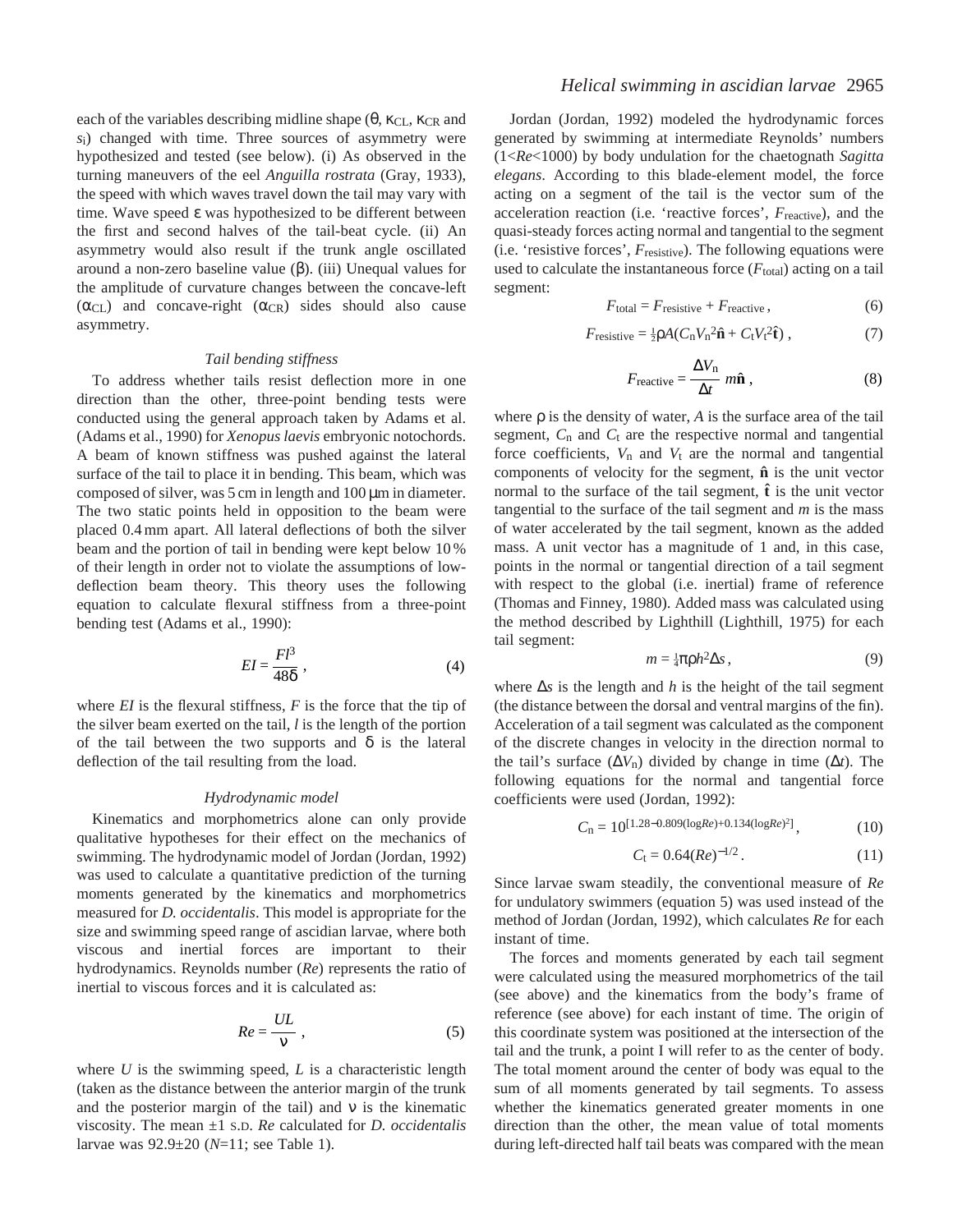# 2966 M. J. MCHENRY

value during right-directed half tail beats. These calculations were executed with Matlab (version 5.2, Mathworks) software running on a computer (IBM Thinkpad 760XD).

### *Statistical design*

Statistical tests were used to detect asymmetries in body morphology, kinematics, turning moments and the bending stiffness of the tail. A Kolomogorov–Smirnov test was used to test the normality of data (Sokal and Rohlf, 1995). When samples were found not to be normally distributed (i.e. Kolomogorov–Smirnov test, *P*<0.05), the median and range were reported. The assumption of normality was avoided when comparing samples by using a non-parametric Mann–Whitney *U*-test. Samples were considered significantly different if the Mann–Whitney *U*-test found *P*<0.05 (Sokal and Rohlf, 1995). Normally distributed samples (i.e. Kolomogorov–Smirnov test, *P*>0.05) were reported by their mean and standard deviation. These distributions were considered significantly different if a Student's *t*-test found *P*<0.05. Since no data could be assumed to have a normal distribution, data are illustrated in the figures by their median, range, quartiles and outliers rather than by their mean and standard deviation.

#### **Results**

## *Symmetry of the trunk and tail fin*

In the trunk, no significant differences were detected between the distances from the left margin of the body to the midline and from the right margin to the midline (Mann–Whitney *U*-test, *P*>0.05, *N*=18; Fig. 2A). Comparisons between the distances from the midline to the dorsal margin of the larva and the distances from the midline to the ventral margin were also not significantly different at any position along the length of the trunk or tail (Mann–Whitney *U*-test, *P*>0.05, *N*=18; Fig. 2B). These data suggest that the bodies of larvae are symmetrical with respect to the midline in all individuals (*N*=18). Although symmetrical, the tails of all larvae were bent in the concave-left direction, as illustrated by the individual shown in Fig. 1 (measurements of resting tail curvature given below).

#### *Symmetry of the undulatory motion*

An example of the changes with time in the shape of the midline of the tail in a swimming larva is illustrated in Fig. 3. Changes in concave-left curvature (κ<sub>CL</sub>), concave-right curvature ( $\kappa_{CR}$ ), the position of the inflection point  $(s_i)$  and the trunk angle (θ) were described by the following functions of time  $(Fig. 4)$ :

$$
s_i(t) = \varepsilon t, \qquad (12)
$$

$$
\kappa_{\text{CL}}(t) = -\alpha_{\text{CL}}[\cos(2\pi t) + 1],\tag{13}
$$

$$
\kappa_{\rm CR}(t) = \alpha_{\rm CR} \left\{ \cos[2\pi(t + \frac{1}{2})] + 1 \right\},\tag{14}
$$

 $\theta(t) = \alpha_{\theta} \cos(2\pi t) + \beta$ . (15)

The data used to test the three possible sources of kinematic asymmetry are shown in Fig. 5. The amplitude of concave-left

curvature (median 0.68 rad mm<sup>−</sup>1, range 0.41 rad mm−1, *N*=11) is significantly different (Mann–Whitney  $U$ -test,  $P \le 0.001$ , *N*=11; Fig. 5A) from concave-right curvature in the same tail beat (median 0.42 rad mm<sup>−</sup>1, range 0.40 rad mm−1, *N*=11), and this difference generates asymmetry in the motion of the tail. The ratio of  $\alpha_{CL}$  to  $\alpha_{CR}$  is a measure of kinematic asymmetry; a value of 1 corresponds to no asymmetry due to curvature differences. Because it is often more convenient to measure maximum values of curvature than the amplitude of curvature changes, the ratio of  $\alpha_{CL}$  to  $\alpha_{CR}$  for swimming sequences was compared with the ratio of maximum curvature in the concaveleft (κ<sub>CLmax</sub>) and the concave-right (κ<sub>CRmax</sub>) directions for the same sequences. These ratios were found to be statistically indistinguishable (unpaired two-tailed *t*-test, *P*=0.624), as represented by the following relationship:

$$
\frac{\alpha_{CL}}{\alpha_{CR}} \approx \frac{\kappa_{CLmax}}{\kappa_{CRmax}}.
$$
 (16)

The ratio  $\alpha_{CL}$  to  $\alpha_{CR}$  (1.9±0.8, mean ±1 s.p., N=11) was greater than 1 in all larvae (Kolomogorov–Smirnov, *P*>0.05), which means that the maximum curvature on the concave-left side was greater than the curvature on the concave-right side. Trunk angle oscillated around a baseline value  $(\beta)$  that was significantly less than zero (Fig. 5C) (Kolomogorov–Smirnov, *P*>0.05; mean ±1 s.D. −0.13±0.08 rad; one-tailed *t*-test, *P*<0.001, *N*=11), meaning that the trunk is generally bent in the concave-left direction. Wave speed  $(\varepsilon)$ , in contrast, did not appear to be a source of kinematic asymmetry because it was not significantly different between the left-directed (median 8.3 mm s<sup>-1</sup>, range 47.5 mm s<sup>-1</sup>, *N*=11) and right-directed (median 42.2 mm s<sup>−</sup>1, range 37.5 mm s−1, *N*=11) halves of the tail beat and therefore cannot cause any asymmetries (Mann–Whitney *U*-test, *P*=0.49, *N*=11; Fig. 5B).

To summarize these results, the tails of larvae moved with asymmetries that resulted in the tail bending more towards to the left than towards the right (Fig. 3, Fig. 4, Fig. 5). Two parameters describe these asymmetries: curvature amplitude and baseline trunk angle. Curvature amplitude was greater in the concave-left than in the concave-right direction. Baseline trunk angle was found to be significantly less than zero, which means that the tail oscillated at an oblique angle towards the left of the midline of the trunk.

The median tail curvature measured over the tail-beat cycle was compared with the tail curvature of resting larvae. The median value was chosen because, unlike the mean, its value does not vary with the speed of tail motion. There was no significant difference between the tail curvature of resting larvae and the median value for tail curvature in swimming larvae (both samples normally distributed: Kolomogorov– Smirnov test, *P*>0.05; two-tailed, unpaired *t*-test, *P*=0.964, *N*=11; Fig. 6C).

### *Flexural stiffness of the tail*

Larval tail bending stiffness did not require more force to deflect the tail in one direction than in the other (Fig. 7). This result refutes the hypothesis that an asymmetry in flexural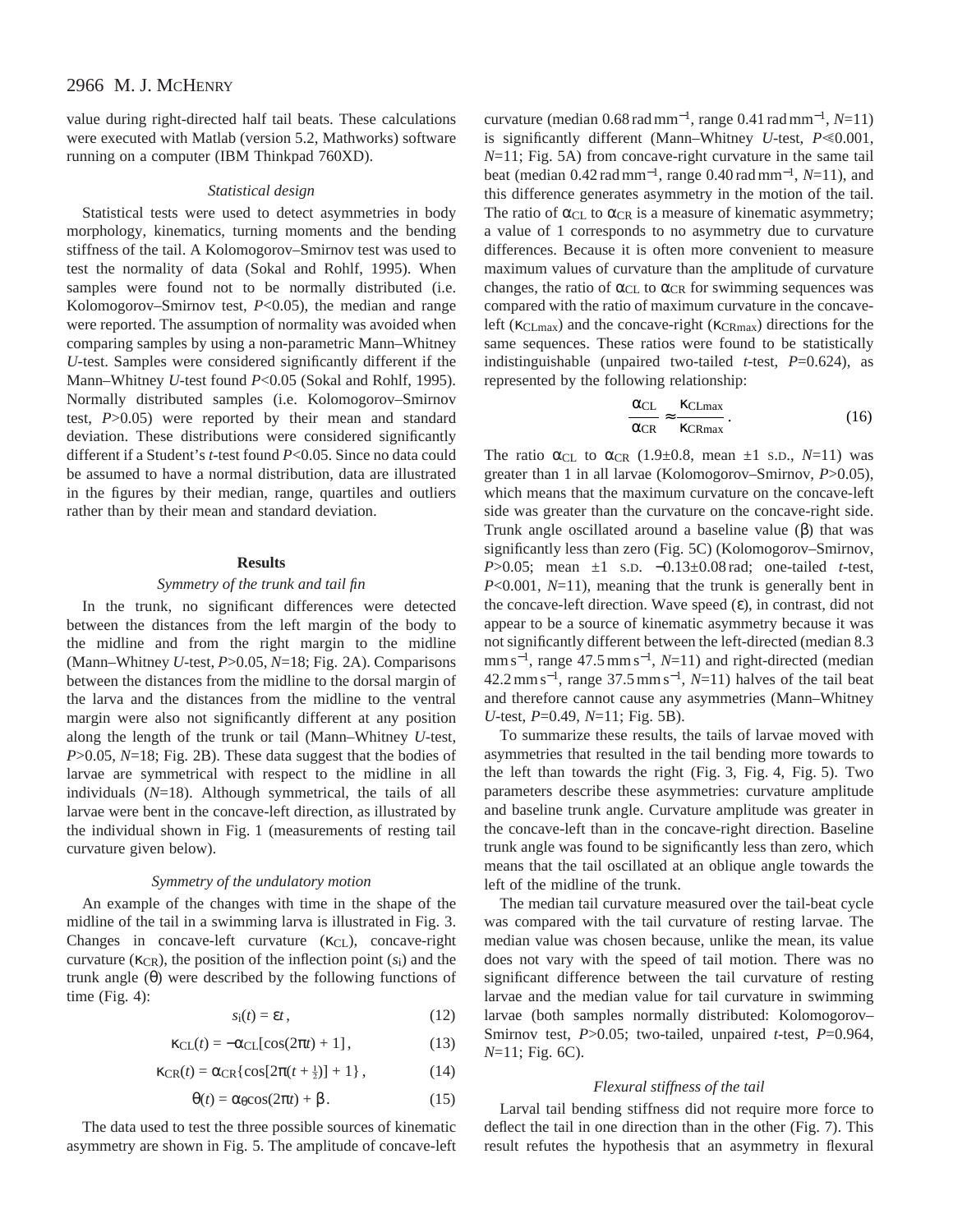

Fig. 4. Kinematic variables as a function of time. Body movement for 1.2 tail beats is shown for one individual moving with the typical pattern observed during steady swimming. Thick lines show trends found by least-squares curve-fitting and thin lines denote 95 % confidence intervals (calculated by Matlab version 5.2, Mathworks). See Results for the functions fitted to these data. Negative values for curvature are directed concave-left and positive values are concave-right. (A) Graphs of curvature as a function of body position at five different instants separated by intervals of 0.2 tail-beat cycles. The values at each instant for concave-right curvature (κcR), concave-left curvature (κcL) and the position of the inflection point  $(s_i)$  define the shape of this step function. (B,C) Variation in  $\kappa_{CR}$  (B) and  $\kappa_{CL}$  (C). Note that the amplitude of changes in concave-right curvature (κcR) is smaller than the amplitude of concave-left curvature changes (κcL). Oscillations in κcR are of opposite sign and are half a tail beat out of phase with the changes in κCR. (D) Variation in the inflection point in curvature (*s*i) with time demonstrates a linear propagation of the inflection point down the length of the tail. (E) The angle between the trunk's midline and the first anterior tail segment (see Fig. 1) with time in phase with κcR.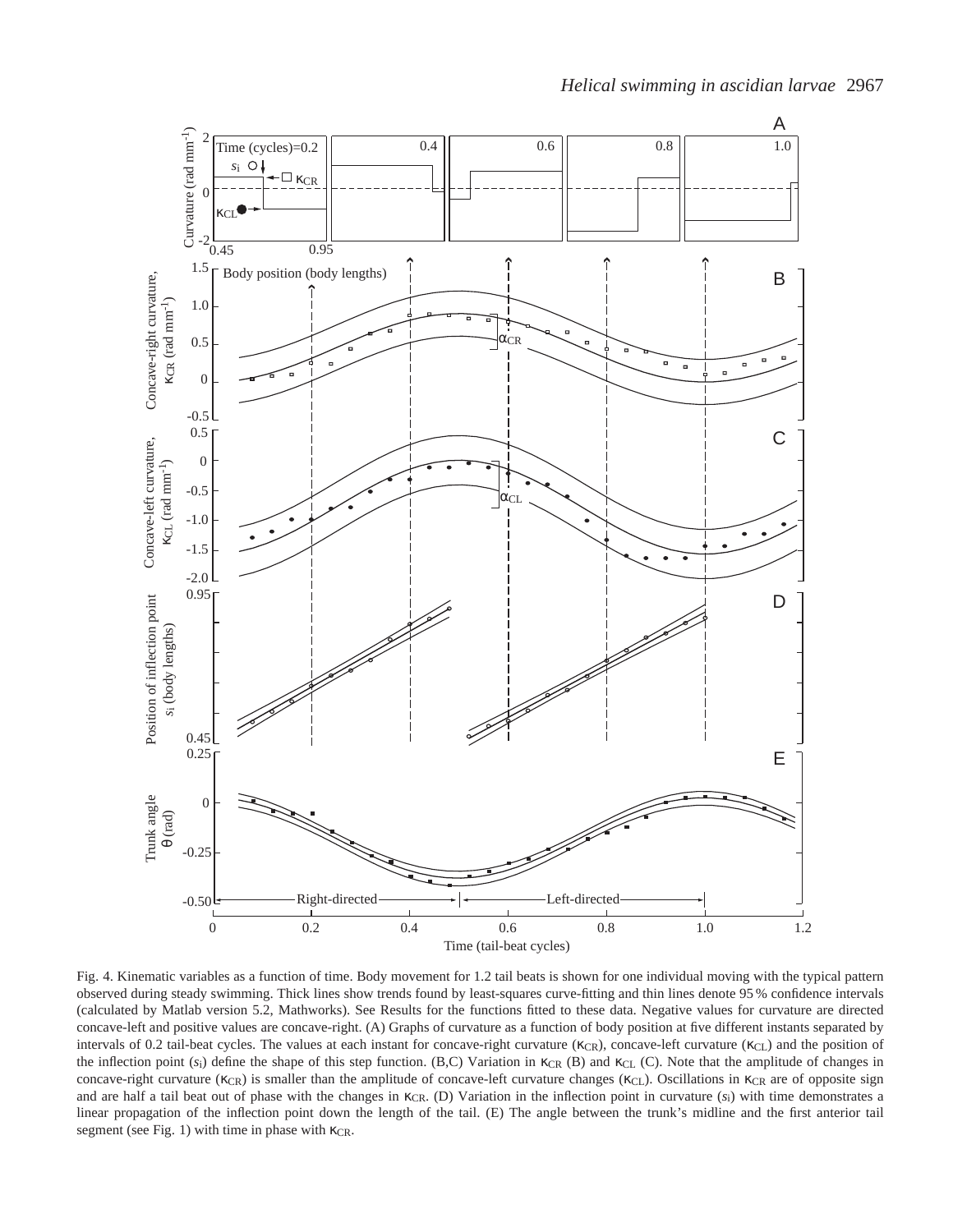

Fig. 5. Possible sources of kinematic asymmetry. (A) Differences between concave-left ( $\alpha_{CL}$ ) and concave-right ( $\alpha_{CR}$ ) curvature amplitude, (B) differences in wave speed (ε) between left-directed and right-directed half tail beats, and (C) non-zero baseline trunk angles (β)*, N*=11. All were hypothesized to generate kinematic asymmetries (see Materials and methods), but asymmetries were measured only in the differences in curvature amplitude (A) and the non-zero values for baseline trunk angle (C). As in Fig. 2, the middle line in each box plot represents the median, the top and bottom edges of the box show the first quartile, error bars denote the second quartile and plus signs indicate values outside the second quartile.

stiffness causes the kinematic asymmetries observed. Although stiffness in some individuals was greater in the concave-left direction than the concave-right direction (e.g. Fig. 7A), concave-left stiffness (median  $0.29 \times 10^{-13} \text{ N m}^2$ , range 2.01×10−<sup>13</sup> N m2, *N*=13) was generally not significantly different (Mann–Whitney *U*-test, *P*=0.419, *N*=13) from concave-right stiffness (median  $0.40\times10^{-13}$  N m<sup>2</sup>, range 1.08×10−<sup>13</sup> N m2, *N*=13; Fig. 7B) among larvae.

# *Turning moments predicted from the kinematic asymmetries* The hydrodynamic model of Jordan (Jordan, 1992) for

intermediate-*Re* swimming was used to formulate predictions for the turning moments generated by the kinematic patterns observed for *D. occidentalis* larvae (Fig. 8). The timeaveraged mean moment  $(1.75\times10^{-9} \pm 0.12\times10^{-9} \,\mathrm{N}$  m, mean  $\pm 1$ S.D., *N*=11) for the kinematics of single tail beats was significantly greater than zero and therefore acted in the counterclockwise direction (Kolomogorov–Smirnov test, *P*>0.05; one-tailed, unpaired *t*-test, *P*=0.019). This result supports the hypothesis that the kinematic asymmetries observed (Fig. 3, Fig. 4, Fig. 5) act as a mechanism to rotate the body.

Fig. 6. Resting tail curvature compared with tail curvature during swimming.  $\overline{k}$  is the mean tail curvature over the length of the tail. (A) Silhouette of a resting individual from a dorsal view with a mean tail curvature ( $\bar{k}$ ) of 0.47 rad mm<sup>-1</sup>. (B) A midline for the individual shown in A is drawn with a tail curvature equal to the median value for tail curvature  $\overline{K_M}$  measured during median value for tail curvature  $\overline{\kappa_M}$  measured during median value for tail curvature  $\overrightarrow{\mathbf{k}_{M}}$  measured during<br>swimming  $(\overrightarrow{\mathbf{k}_{M}}=0.51 \text{ rad mm}^{-1})$ . The range of tail excursion during swimming is shown in gray. (C) Comparison of the tail curvatures of resting larvae with the median tail curvatures of an independent sample of swimming larvae shows the statistically indistinguishable differences in curvature between samples  $(N=11)$ . The middle line in the box plot represents the median, the top and bottom edges of the box show the first quartile and error bars denote the second quartile.

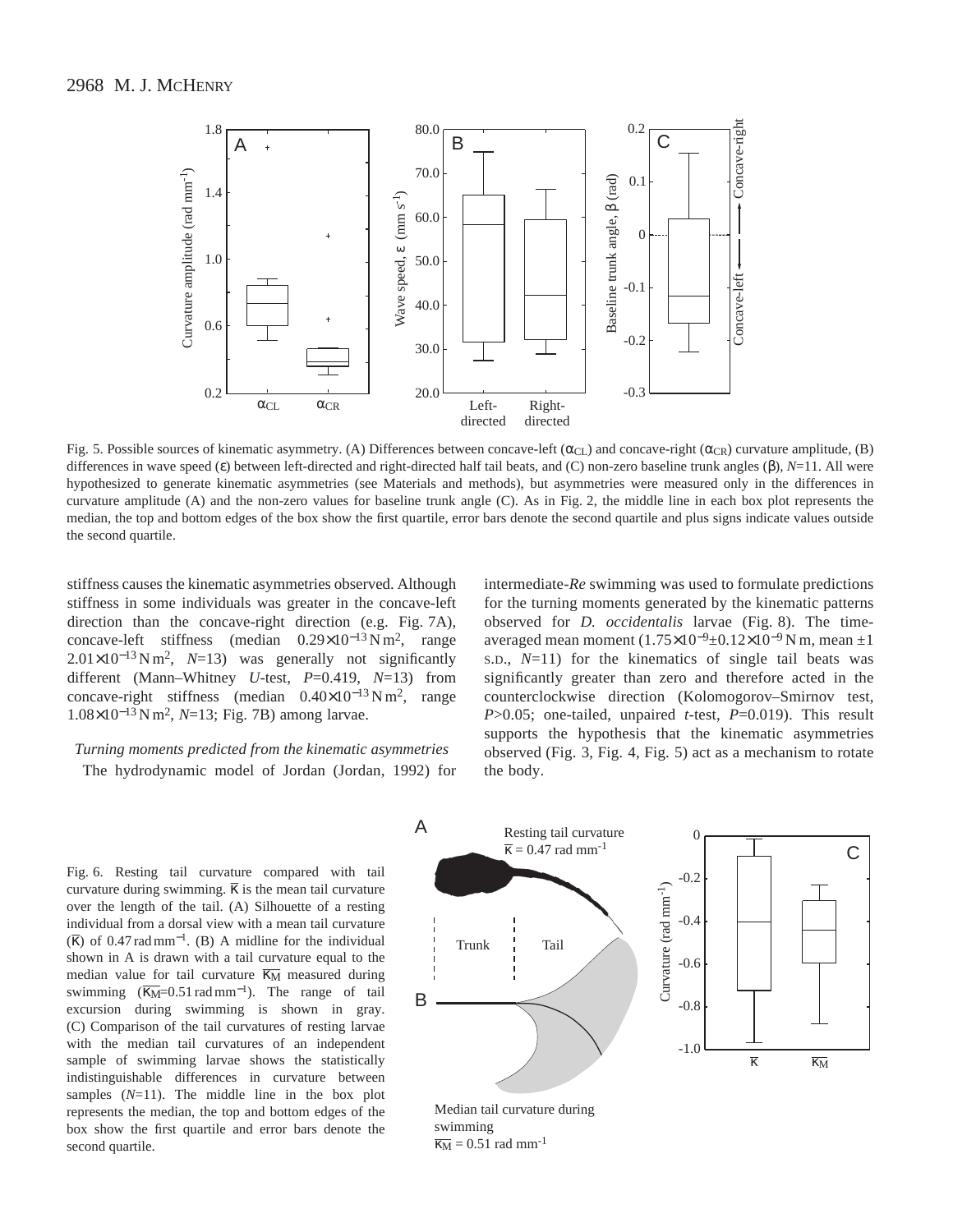

Fig. 7. Flexural stiffness *EI* of the tail in the two lateral directions compared. (A) Representative data for one individual showing the linear changes in tail deflection that result when forces between  $0.1\times10^{-7}$  and  $4.5\times10^{-7}$  N are applied laterally. The calculations for *EI* (see Materials and methods) derived from the least-squares slopes suggest that bending stiffness is greater in the concave-right direction than in the concave-left direction for this individual. (B) Summary results for flexural stiffness in both directions for all individuals tested (*N*=13). Stiffness measured when bending in the concave-left direction was not significantly different from bending in the concaveright direction. The middle line in the box plot represents the median, the top and bottom edges of the box show the first quartile, error bars denote the second quartile and plus signs indicate values outside the second quartile.

#### **Discussion**

### *Generation of kinematic asymmetries*

The similarity between median tail curvature during swimming and the tail curvature of larvae at rest (Fig. 6) suggests that the shape of the resting tail may affect the symmetry of tail midline kinematics. However, if the muscle stress required to bend the tail is negligible compared with the stress that the muscles are capable of generating, then it is unlikely that the resting shape of the tail affects the swimming motion. The data presented here for the flexural stiffness of the tail (Fig. 7) may be used to estimate the muscle stress required to bend the tail.

If a larva were to bend its tail by isometric contraction of its muscles on one side, then the moment generated at any point along the tail's length should be resisted by a moment generated by the flexural stiffness of the tail. This situation is modeled in the relationship below, in which the symbols on the left represent the moment generated by the muscles and the symbols on the right represent the moment generated by the passive properties of the tail (Denny, 1988):

$$
F_{\text{mZ}} = \kappa EI, \tag{17}
$$

where the product of muscle force  $(F_m)$  and the distance  $(z)$ between the neutral axis and the muscle's center is equal and opposite to the product of the curvature of the tail (κ) and its flexural stiffness (*EI*). Since muscle force is the product of muscle stress  $(\sigma)$  and the cross-sectional area of the muscle (*S*m), it follows that:

$$
\sigma = \frac{\kappa EI}{S_{\rm m} z} \,, \tag{18}
$$

To estimate the isometric muscle stress necessary to bend the tail, values for *z* (9.3×10<sup>-6</sup>m) and *S*<sub>m</sub> (3.3×10<sup>-11</sup>m) were measured from the transverse section of a *D. occidentalis* tail pictured in fig. 2 of Cavey and Cloney (Cavey and Cloney, 1972). Using the absolute value of the largest value for  $\kappa_{\text{CLmax}}$ (2.5×103 rad m<sup>−</sup>1) (Table 1) and the maximum value for *EI*  $(2.2\times10^{-13} N \text{ m}^2)$  (Fig. 7) recorded in the present study, a high boundary of  $\sigma$  equals 1800 kPa. By the same calculation, using the smallest values for κCRmax (0.7×103 rad m<sup>−</sup>1) and *EI*  $(5.0\times10^{-15}\,\mathrm{N}\,\mathrm{m}^2)$ , a low boundary for  $\sigma$  equals 11 kPa. For comparison, maximum isometric stress for invertebrate muscle ranges between 100 and 1000 kPa (Daniel, 1995), but there are no published values for ascidians. These rough estimates suggest that the stress required simply to bend the tail is at least 10 % of the maximum stress that the muscle can generate. Since animals generally generate muscle stresses much lower than isometric values during steady locomotion (Full, 1997), it is likely that a much larger fraction of the total force generated by the muscles is used just to bend the tail. It is therefore plausible that the flexural stiffness measured (Fig. 7) is great enough that the resting curvature of the tail affects the symmetry of swimming kinematics.

# *The mechanics of helical swimming*

Although the results presented here emphasize the importance of kinematic asymmetries to the hydrodynamics of swimming in *D. occidentalis* larvae, this mechanism alone is insufficient to explain the dynamics of helical swimming. If the tail fin does not twist during swimming, the asymmetry in lateral undulations described here (Fig. 5) should result in swimming along a circular, not helical, trajectory. Tail motion in the frontal plane only generates forces within that plane and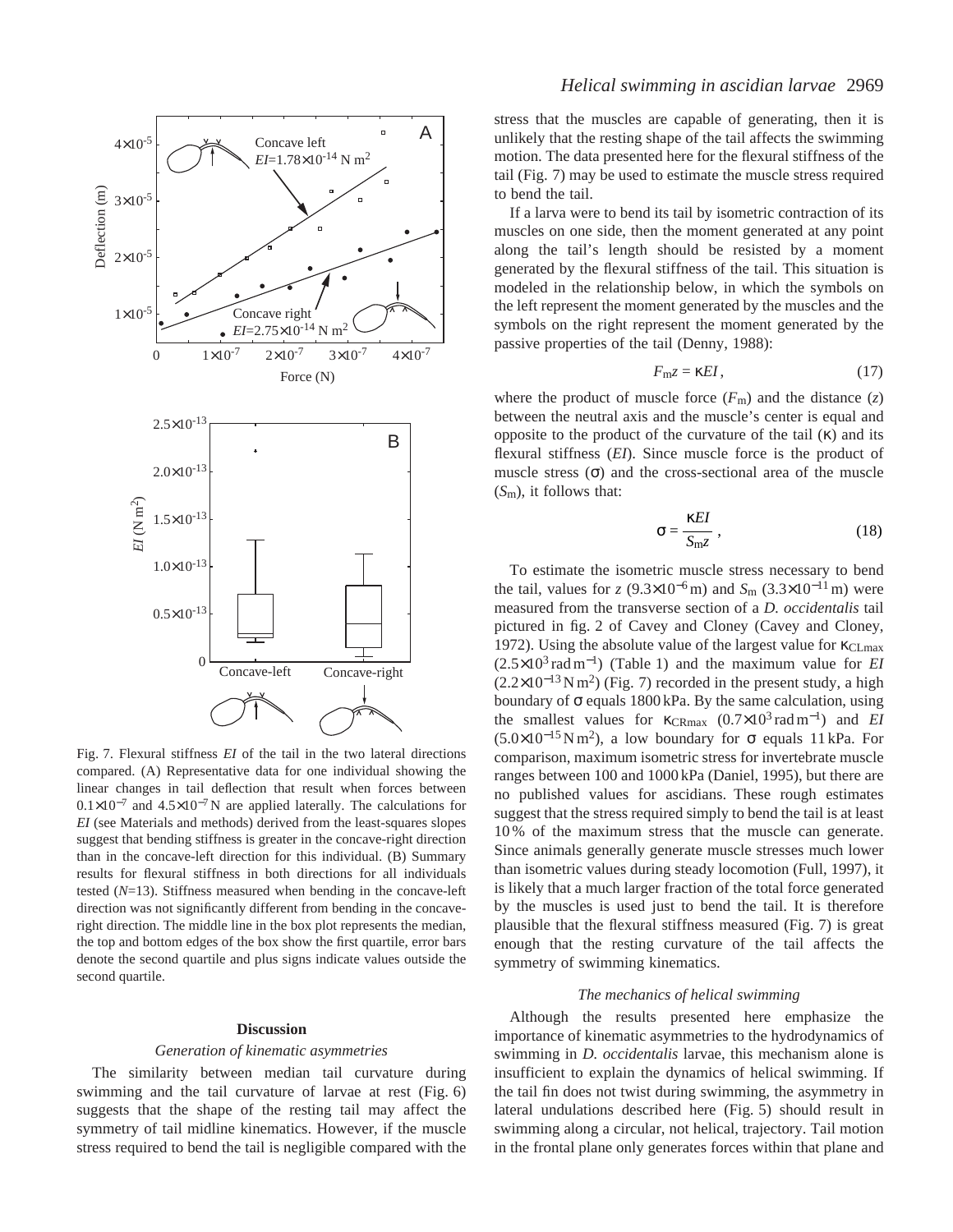

Fig. 8. Theoretical predictions for the turning moments generated by hydrodynamic forces. (A) The midline of a larval body shown from a dorsal view. At this instant, the tail is beating towards the right of the body, so the normal component of the tail's velocity  $(V_n)$  points in that direction. Neither the normal nor the tangential components ( $V_t$ ) are drawn to scale. The inset detail of the hydrodynamic forces acting on a tail segment shows the acceleration reaction force acting in opposition to the quasi-steady normal force. The total force (shown in red) is the vector sum of these forces and the quasi-steady tangential force. (B,C) Representative forces and moments predicted for a single tail beat. Red arrows represent the total hydrodynamic force on individual tail segments; gray arrows show the direction of tail motion. For clarity, only the forces for the odd-numbered segments are drawn (segment length 0.11 mm). (B) In the first half of the tail beat, the tail moves to the right and experiences fluid forces opposing its motion. These forces generate moments in the clockwise direction with a time-averaged mean magnitude of −1.7×10<sup>-8</sup> N m. (C) In the second half of the tail beat, the tail moves leftwards, and forces opposing this motion generate a mean counterclockwise moment of  $2.3\times10^{-8}$  N m. The time-averaged moment predicted for the entire tail beat is  $0.3\times10^{-8}$  N m, which will act to rotate the body in the counterclockwise direction. (D) The distribution of time-averaged moments generated by larvae (*N*=11) shows that all but one larva generated a counterclockwise-directed moment during swimming. The middle line in the box plot represents the median, the top and bottom edges of the box show the first quartile, error bars denote the second quartile and plus signs indicate values outside the second quartile.

moments perpendicular to that plane (Fig. 9A). Assuming a dorso-ventrally oriented tail fin, this means that kinematic asymmetries in lateral undulation can act only as a mechanism for generating a yawing moment.

To swim along a helix, a larva must generate pitching or

rolling moments in addition to a yawing moment. These moments may be generated by the buoyancy force and the weight of the body (Fig. 9B). Buoyancy acts at the body's center of volume, and weight acts at its center of mass. If the body is composed of tissue of uniform density, the center of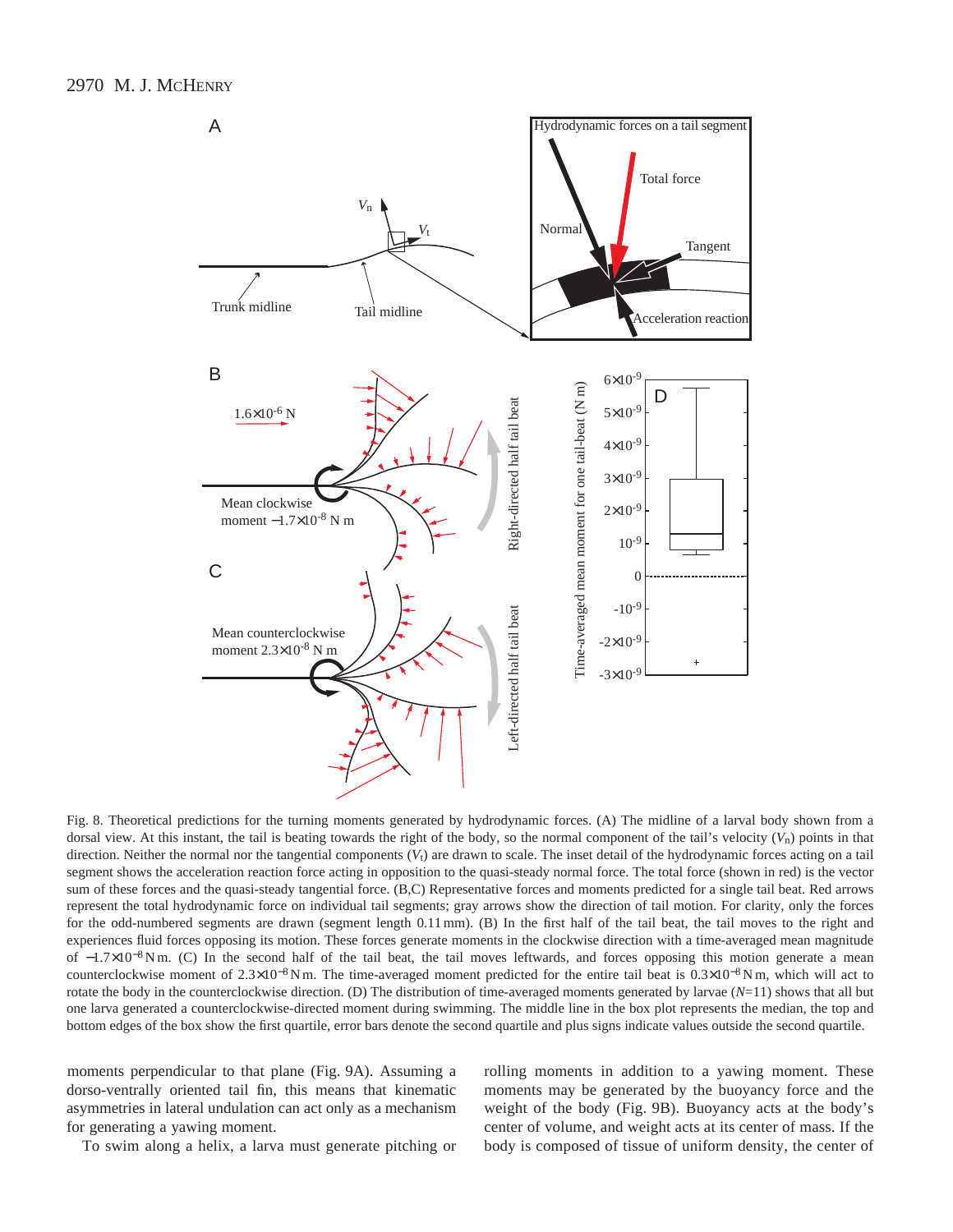

mass and center of volume would occur at the same point. Depending on the relative magnitudes of the body's buoyancy and weight, these forces will tend to accelerate the body down in the direction of gravity or up towards the

# *Helical swimming in ascidian larvae* 2971

Fig. 9. The dynamics of swimming in ascidian larvae. A freeswimming larva is drawn from a dorsal and posterior perspective for an instant of time when the tail is beating towards the left. Some of the forces likely to influence the swimming mechanics are drawn to illustrate how moments acting on the center of mass could be generated in one (A) or two (B) dimensions. (A) Only hydrodynamic forces acting on the frontal plane of the body are drawn. As this larva swims forward, a yawing moment in the counterclockwise direction will tend to rotate the body in a counterclockwise direction around an axis perpendicular to the frontal plane. If only these hydrodynamic forces acted on the body for the entire tail beat, this larva would follow a circular trajectory lying on a plane coincident with the frontal plane of the body. (B) In addition to hydrodynamic forces, this larva has a buoyancy force and the weight of the body acting on it. The buoyancy force acting at the body's center of volume is posterior to the center of mass and therefore generates a pitching moment. With both pitching and yawing moments, the body would tend to rotate around an axis that is not perpendicular to the frontal plane. As a result, the larva would swim along a helical trajectory.

water's surface. It is likely that combining the hydrodynamics of swimming with the weight and buoyancy of a body of uniform density could generate pitching or rolling moments. However, these moments would be greater if the body's tissues were not of uniform density. For example, if the anteriorly positioned otolith organ was more dense than the rest of the body, then the center of mass should be anterior to the center of volume. In this case, the distance between the center of mass and the center of buoyancy would create a moment arm that could generate a pitching moment, as shown in Fig. 9B. This 'non-uniform-density model' has been suggested to play a role in the geotaxic behavior of a variety of marine invertebrate larvae (Chia et al., 1984). This mechanism has been proposed for generating moments in the helical swimming of both bivalve larvae (Jonsson et al., 1991) and frog tadpoles (Roberts et al., 2000), but it remains to be integrated with hydrodynamic mechanisms in any system.

| Individual   | (mm) | U<br>$(mm s^{-1})$ | (Hz) | Re    | KCLmax<br>$(rad\,mm^{-1})$ | <b>KCRmax</b><br>$(rad\,mm^{-1})$ |  |
|--------------|------|--------------------|------|-------|----------------------------|-----------------------------------|--|
|              | 3.34 | 29.1               | 14.7 | 92.9  | 1.7                        | 0.9                               |  |
| ◠            | 3.39 | 22.0               | 17.2 | 71.3  | 2.0                        | 1.4                               |  |
| 3            | 3.35 | 25.3               | 15.1 | 80.9  | 1.6                        | 0.9                               |  |
|              | 3.58 | 22.6               | 11.6 | 77.3  | 1.7                        | 1.1                               |  |
|              | 3.37 | 23.4               | 18.5 | 75.3  | 2.0                        | 1.0                               |  |
| <sub>0</sub> | 3.49 | 31.0               | 20.0 | 103.3 | 2.4                        | 1.3                               |  |
|              | 3.96 | 28.6               | 21.7 | 108.3 | 1.3                        | 0.9                               |  |
| 8            | 3.56 | 40.7               | 16.6 | 138.4 | 2.2                        | 0.9                               |  |
| 9            | 3.54 | 28.1               | 18.5 | 95.0  | 2.0                        | 0.8                               |  |
| 10           | 3.60 | 29.5               | 25.0 | 101.6 | 2.5                        | 0.7                               |  |
| 11           | 3.33 | 24.4               | 20.0 | 77.4  | 1.6                        | 1.0                               |  |

Table 1. *Swimming kinematics for 11 individuals of* Distaplia occidentalis

*L*, body length; *U*, swimming speed; *f*, tail-beat frequency; *Re*, Reynolds number; κCLmax, maximum concave-left curvature; κCRmax, maximum concave-right curvature.

All values are expressed as the mean over the duration of the swimming sequence.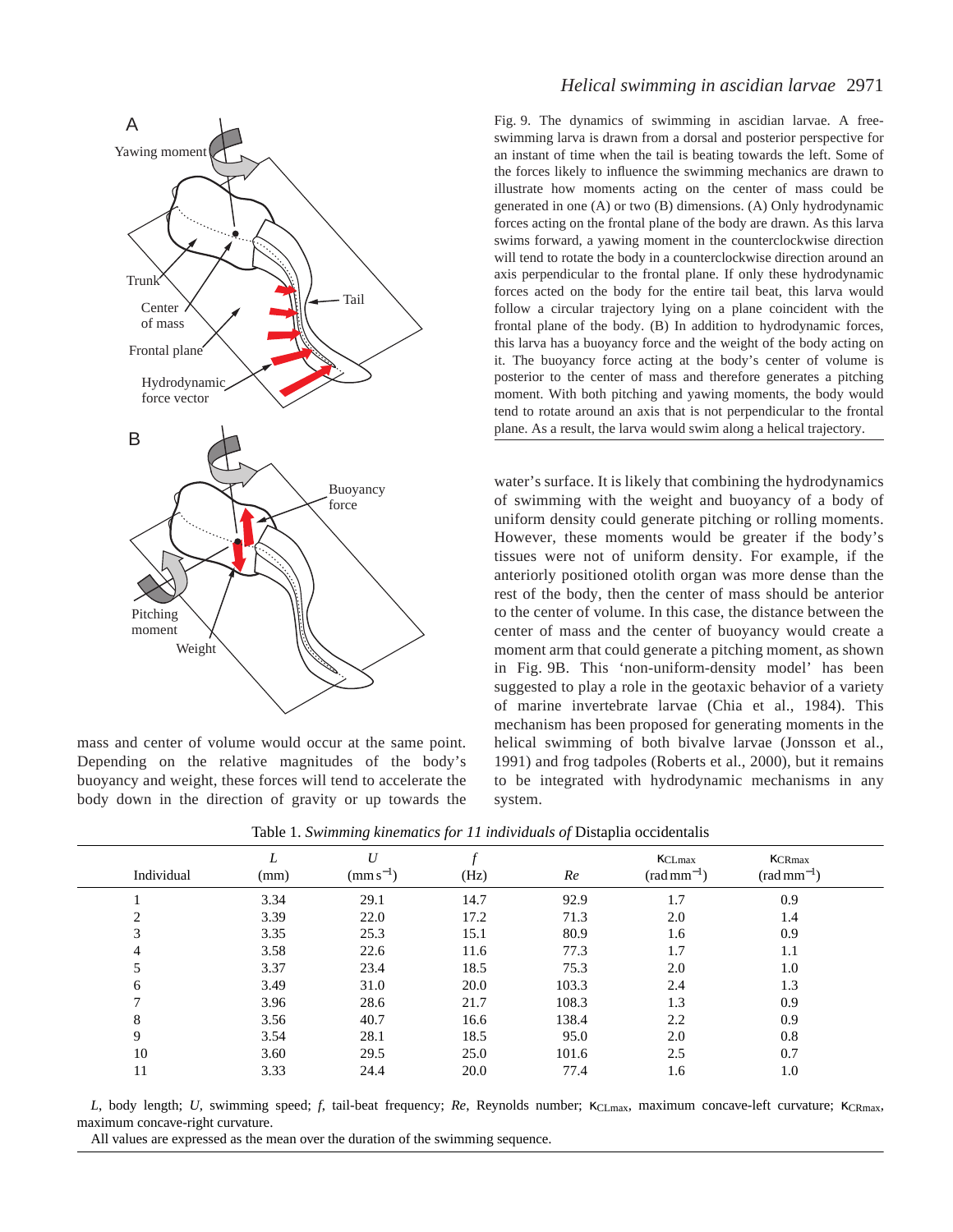# 2972 M. J. MCHENRY

It is possible that the kinematic asymmetries described here could contribute to the generation of rolling or pitching moments if the tail fin were to twist while it undulates. Twisting along the longitudinal axis of the tail could occur if the notochord and muscle cells were not sufficiently stiff in torsion or if the dorsal half of the fin had a different flexibility from that of the ventral half. A twist in the tail fin could direct some of the hydrodynamic force out of the frontal plane of the body and, thereby, generate a moment arm for rolling or pitching rotation. Unfortunately, the video recordings for the present study did not have a spatial resolution great enough to observe twisting in the tail fin. However, in the few video frames in which the fin was visible, no twisting in the tail fin could be seen.

### *Helical* versus *straight swimming*

Crenshaw (Crenshaw, 1993) suggested that organisms having single light-sensing organs with poor directional sensitivity may orient to light by swimming along a helical trajectory. This mechanism, known as helical klinotaxis, may facilitate phototaxis in ascidian larvae (Svane and Young, 1989), which have one ocellus. Alternatively, swimming along a straight trajectory requires the body to be stabilized against body rotation. This would probably be difficult for ascidian larvae because they possess no paired appendages for swimming and they are often found in turbulent environments (Berrill, 1950). Although helical swimming may not bestow ascidian larvae with greater speed, efficiency and maneuverability than straight swimming, it does appear to make oriented swimming possible despite a limited sensory and motor capacity. It seems plausible that high-performance larval swimming may be less important in the life history of an ascidian than sufficient phototaxis with a minimal morphological investment.

In summary, the results presented here suggest that swimming *D. occidentalis* larvae generate yawing moments by moving their tails asymmetrically (Fig. 8). Both the angle between the trunk and the tail (i.e. trunk angle; Fig. 1) and the tail curvature cause the tail to bend towards the left during swimming (Fig. 3, Fig. 4). This asymmetry is predicted by hydrodynamic theory to generate moments that should be great enough to rotate the body (Fig. 8) and therefore contribute to helical swimming. The flexural stiffness of the tail (Fig. 7) may be great enough that kinematic asymmetries are caused by the bent shape of the resting tail (Fig. 6).

### **List of symbols**

| $\overline{A}$         | surface area of a tail segment    |
|------------------------|-----------------------------------|
| $C_{n}$                | normal force coefficient          |
| $C_{t}$                | tangential force coefficient      |
| EI                     | flexural stiffness                |
| f                      | tail-beat frequency               |
| $\overline{F}$         | force                             |
| $F_{\rm m}$            | muscle force                      |
| $F_{\text{reactive}}$  | reactive force on a tail segment  |
| $F_{\text{resistive}}$ | resistive force on a tail segment |
| $F_{\text{total}}$     | total force on a tail segment     |

| h                      | height of a tail segment                              |
|------------------------|-------------------------------------------------------|
| L                      | length of the tail in three-point bending             |
| L                      | body length                                           |
| $\mathfrak{m}$         | added mass of a tail segment                          |
| $\boldsymbol{n}$       | tail segment number                                   |
| ñ                      | unit vector normal to a tail segment's surface        |
| Re                     | Reynolds number                                       |
| S                      | position along length of body                         |
| $S_1$                  | position of inflection point on the body              |
| $S_{\rm m}$            | cross-sectional area of muscle mass                   |
| t                      | time                                                  |
| Ê                      | unit vector tangential to a tail segment's surface    |
| $\boldsymbol{U}$       | swimming speed                                        |
| $V_{\rm n}$            | normal component of tail segment velocity             |
| $V_{t}$                | tangential component of tail segment velocity         |
| Z.                     | distance from the tail midline to the center of       |
|                        | muscle mass                                           |
| $\alpha_{\text{CI}}$   | amplitude of concave-left curvature changes           |
|                        | during swimming                                       |
| $\alpha_{\rm CR}$      | amplitude of concave-right curvature changes          |
|                        | during swimming                                       |
| Œθ                     | amplitude of trunk angle changes during swimming      |
| β                      | baseline of periodic changes in trunk angle           |
| ν                      | kinematic viscosity                                   |
| $\delta$               | deflection of the tail                                |
| $\Delta s$             | length of a tail segment                              |
| Δφ                     | angular flexion between neighboring segments          |
| ε                      | wave speed of inflection point propagation            |
| θ                      | trunk angle                                           |
| ĸ                      | curvature of a tail segment                           |
| $\overline{\kappa}$    | mean curvature over the length of the tail            |
| KCL                    | concave-left curvature                                |
| KCLmax                 | maximum concave-left curvature                        |
| KCR                    | concave-right curvature                               |
| KCRmax                 | maximum concave-right curvature                       |
| $\overline{\text{KM}}$ | median tail curvature measured over a tail-beat cycle |
| ρ                      | water density                                         |
| σ                      | muscle stress                                         |
|                        |                                                       |
|                        |                                                       |

I would like to thank M. Koehl for her guidance, H. Crenshaw for enlightening me about helical kinematics, E. Azizi for technical assistance, W. Getz for his comments on the manuscript and the Berkeley Biomechanics Group for general input. This research was supported with an NSF predoctoral fellowship and grants-in-aid of research from the Society for Integrative and Comparative Biology and Sigma Xi. Additional support came from National Science Foundation Grant OCE-9907120 to M. A. R. Koehl and the Office of Naval Research Grant N00014-98-0775 to M. A. R. Koehl.

#### **References**

- **Adams, D. S., Keller, R. and Koehl, M. A. R.** (1990). The mechanics of notochord elongation, straightening and stiffening in the embryo of *Xenopus laevis*. *Development* **110**, 115–130.
- **Bergquist, P. R., Sinclair, M. E., Green, C. R. and Silyn-Roberts, H.**